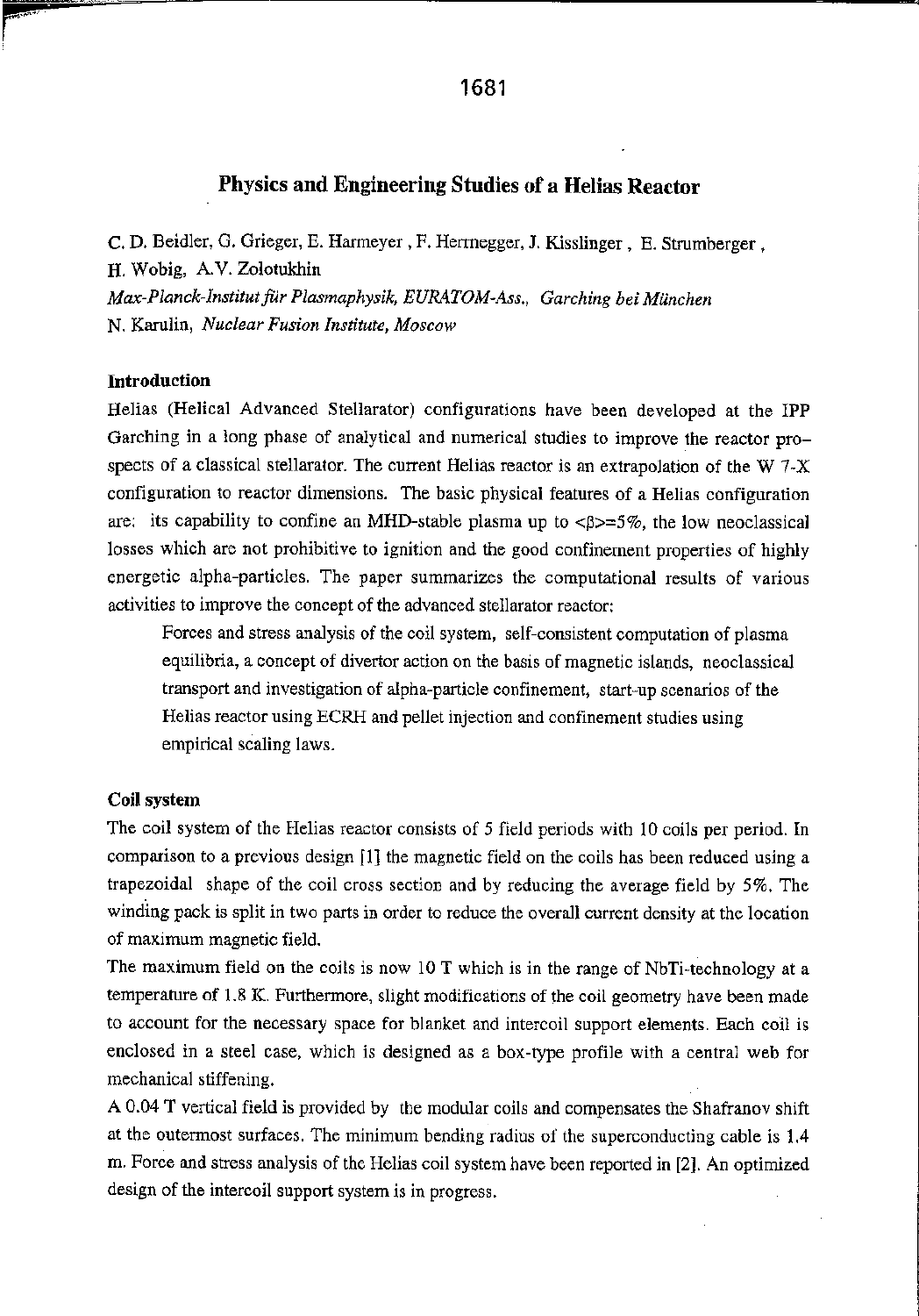Table 1: Parameters of the HSR coil system

| Major radius        | $22 \text{ m}$ | Windings per coil                      | 288                |
|---------------------|----------------|----------------------------------------|--------------------|
| Number of coils     | 50             | Current in winding                     | 37.5 kA            |
| Average coil radius | 5m             | Magnetic energy                        | 100 GJ             |
| Max. field on coils | 10T            | Weight of one coil                     | $300 - 350$ tonnes |
| Current density     |                | 29.5 MAm <sup>-2</sup> SC winding pack | 4000 tonnes        |

# Finite-beta-equilibrium

The magnetic field of a finite-beta-equilibrium is computed iteratively using the freeboundary equilibrium code NEMEC [3]inside the last magnetic surface and the code MFBE [4] in the region outside the plasma. Starting from a vacuum field with inward-shifted magnetic surfaces, a finite-beta equilibrium with  $\langle \beta \rangle = 5\%$  was computed. As can be seen from Fig. <sup>1</sup> there is <sup>a</sup> finite Shafranov shift, however the radiating plasma center is still centered with respect to the first wall, thus avoiding large hot spots from neutron irridiation. The Shafranov shift is in the expected range of Helias configurations. The effective plasma radius . shrinks slightly at finite beta leading to <sup>a</sup> modification of the island region at the boundary. The remnants of the  $t = 1$ -islands determine the pattern of plasma flow to the divertor plates. As shown in Fig. 1 by Monte-Carlo calculations of particle orbits, divertor target plates collect the outstreaming plasma. The finite beta-plasma at  $\langle \beta \rangle = 5\%$  is stable according to both Mercier and resistive interchange criteria.



Fig. 1: Cross section of plasma and coils at  $\langle \beta \rangle = 5\%$ . Left:  $\varphi = 0^0$ , right  $\varphi = 36^0$ . Width of blanket and shield is 1.2 <sup>m</sup> at all locations around the torus.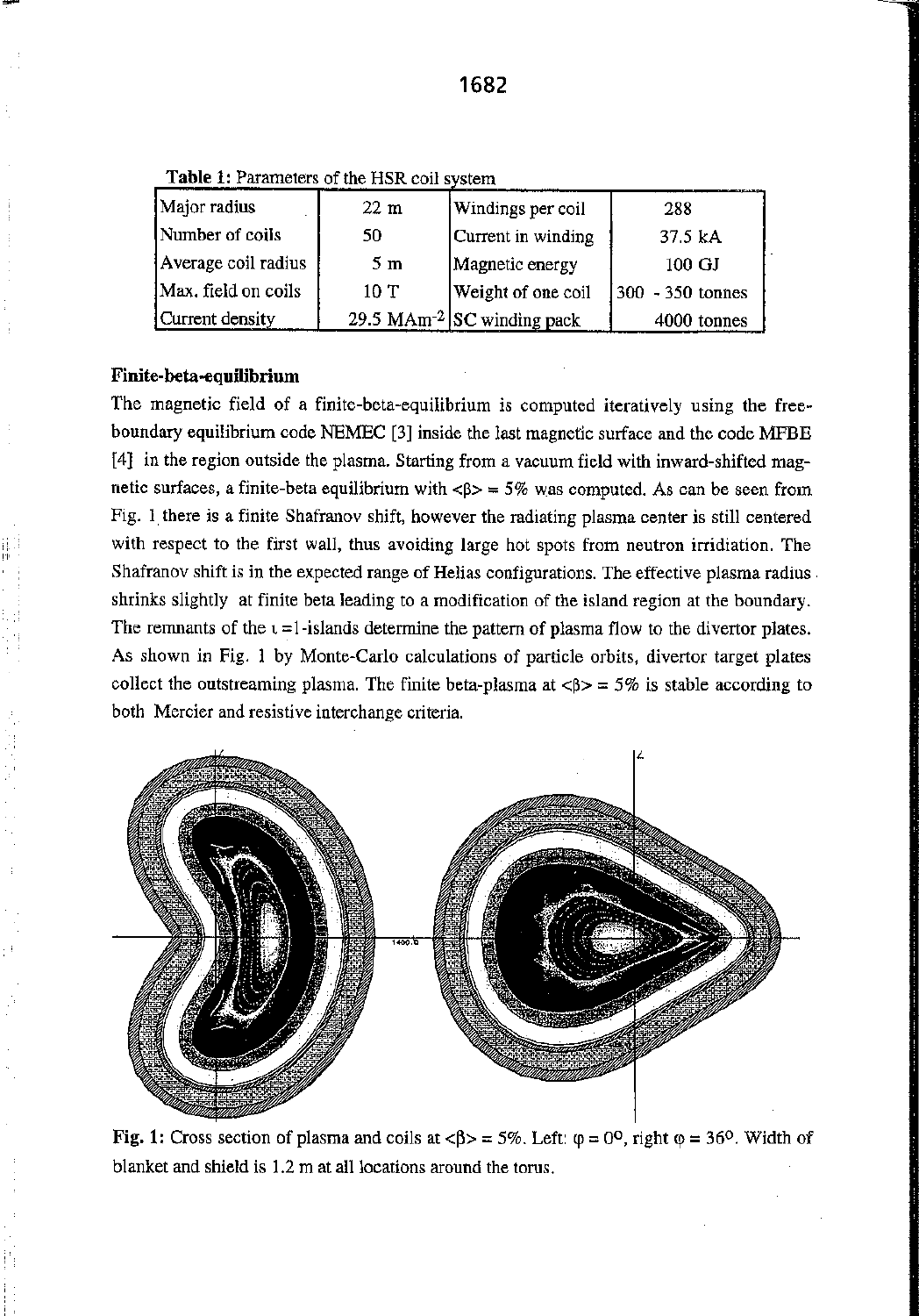#### Neoclassical transport

The neoclassical transport charactristics of the new configuration are very similar to those of its predecessors. To summarize briefly, the vacuum magnetic field has an effective helical ripple ( for  $1/v$ -transport) of 2.5% or less over the entire plasma cross section. Neoclassical electron losses are thereby small enough to allow ignition even for the "ion root" solution of the ambipolarity constraint. This is <sup>a</sup> critical point as the envisaged plasma parameters do not allow operation at the more favourable " electron root". Finite plasma pressure introduces two transport—relevant changes of the magnetic field spectrum: the reduction of the mirror term on the magnetic axis and <sup>a</sup> significant radial variation of the flux—suface—averaged value of B. The first is <sup>a</sup> relatively modest effect and actually reduces the effective helical ripple to 2% and less by means of improved drift Optimization. The second is critical for the confinement of highly energetic  $\alpha$ -particles but of only minor importance for bulk plasma transport.

#### Alpha-particle studies

Confinement of trapped  $\alpha$ -particles is a critical issue in HSR, however, finite plasma pressure. produces a true minimum -B-configuration in which the majority of reflected  $\alpha$ -particles are confined for at least one slowing-down time [5]. Nevertheless, modular-coil ripple leads to a small fraction of "very prompt" losses ( with confinement times less than  $10^{-3}$  sec), potentially resulting in "hot Spots " on the first wall of the reactor. To estimate the severity of the problem, the  $\alpha$ -particle birth profile is combined with the fraction of phase space in which the birth takes place in a modular ripple. For the  $\langle \beta \rangle = 5\%$  case, the total heat load on the first wall due to very prompt losses is estimated to be  $\leq 2.2$  MW.

## Ignition scenarios

The ignition phase of the Helias reactor has been computed using the 1-D time-dependent ASTRA~code [6]. The transport model uses the neoclassical model including the non diagonal tran5port coefficients and the anomalous thermal conduction corresponding to ASDEX-L-mode scaling. The radial electric field results self-consistently from the ambipolar condition. In the envisaged parameter regime (T = 14 keV,  $n(0) = 3x10^{20}$  m<sup>-3</sup>) the ion root determines the electric field. Fueiling of particles is provided by D—T-pellet injection. The results of the computations show that ignition can be achieved within 10 seconds using <sup>a</sup> net heating power of 70-80 MW. Typical confinement times of steady-state operation are 1.6 -L8 5 which coincides very well with the predictions of Lackner-Gottardi scaling. A critical parameter is the fraction of cold alpha-particles which must not surpass 5 - 6%.

Another approach to ignition is the extrapolation on the basis of empirical scaling laws {7] which are deduced from the international stellarator data base. On the the basis of ISS—scaling (International Stellarator Scaling which averages over all stellarator systems) ignition cannot